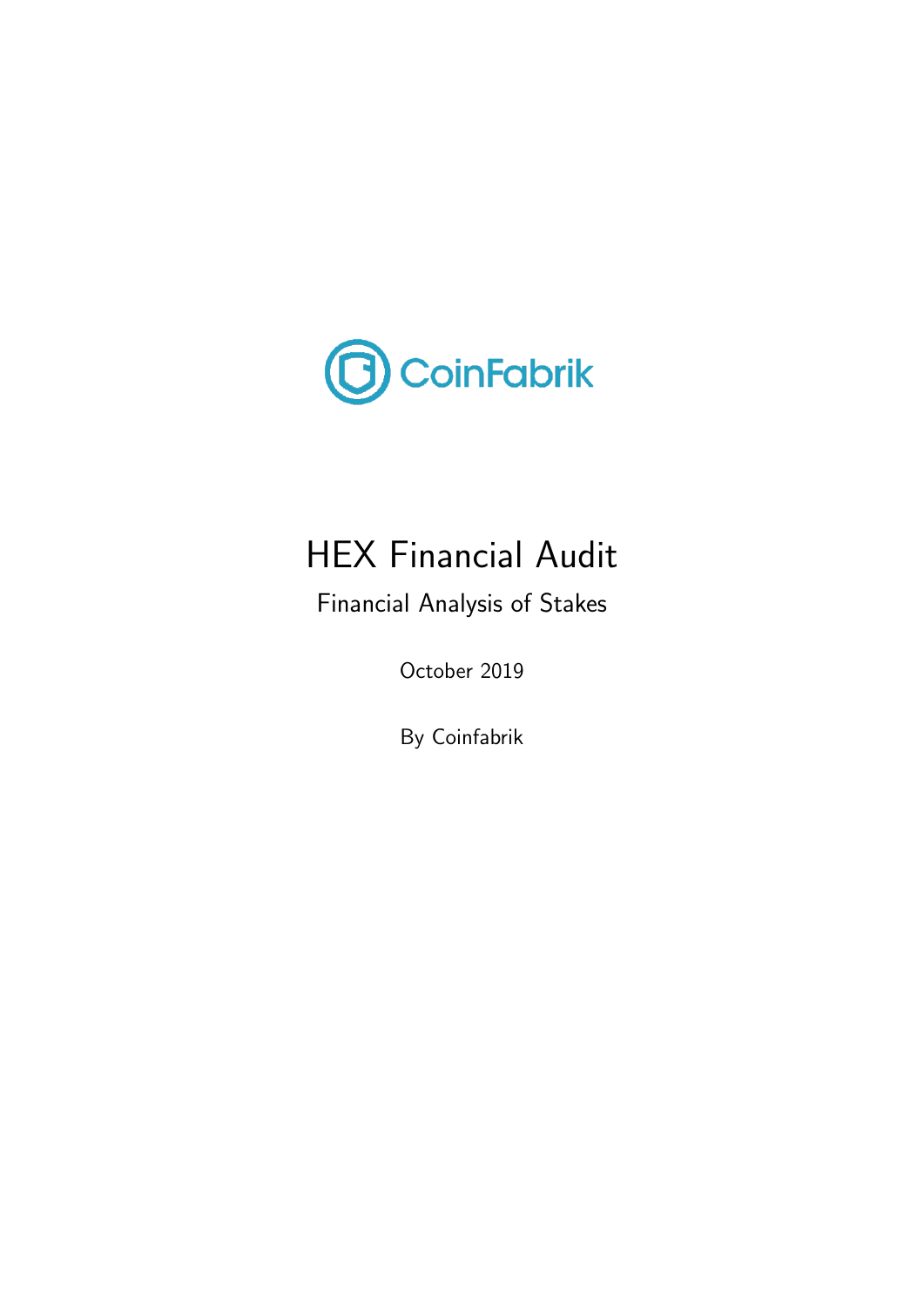## **Contents**

| <b>Summary</b>              | 2            |
|-----------------------------|--------------|
| <b>Introduction</b>         | $\mathbf{2}$ |
| <b>Protocol Description</b> | 4            |
|                             | 6            |
| <b>Protocol Analysis</b>    | 9            |
|                             | 9            |
|                             | 12           |
| <b>Appendix</b>             | 16           |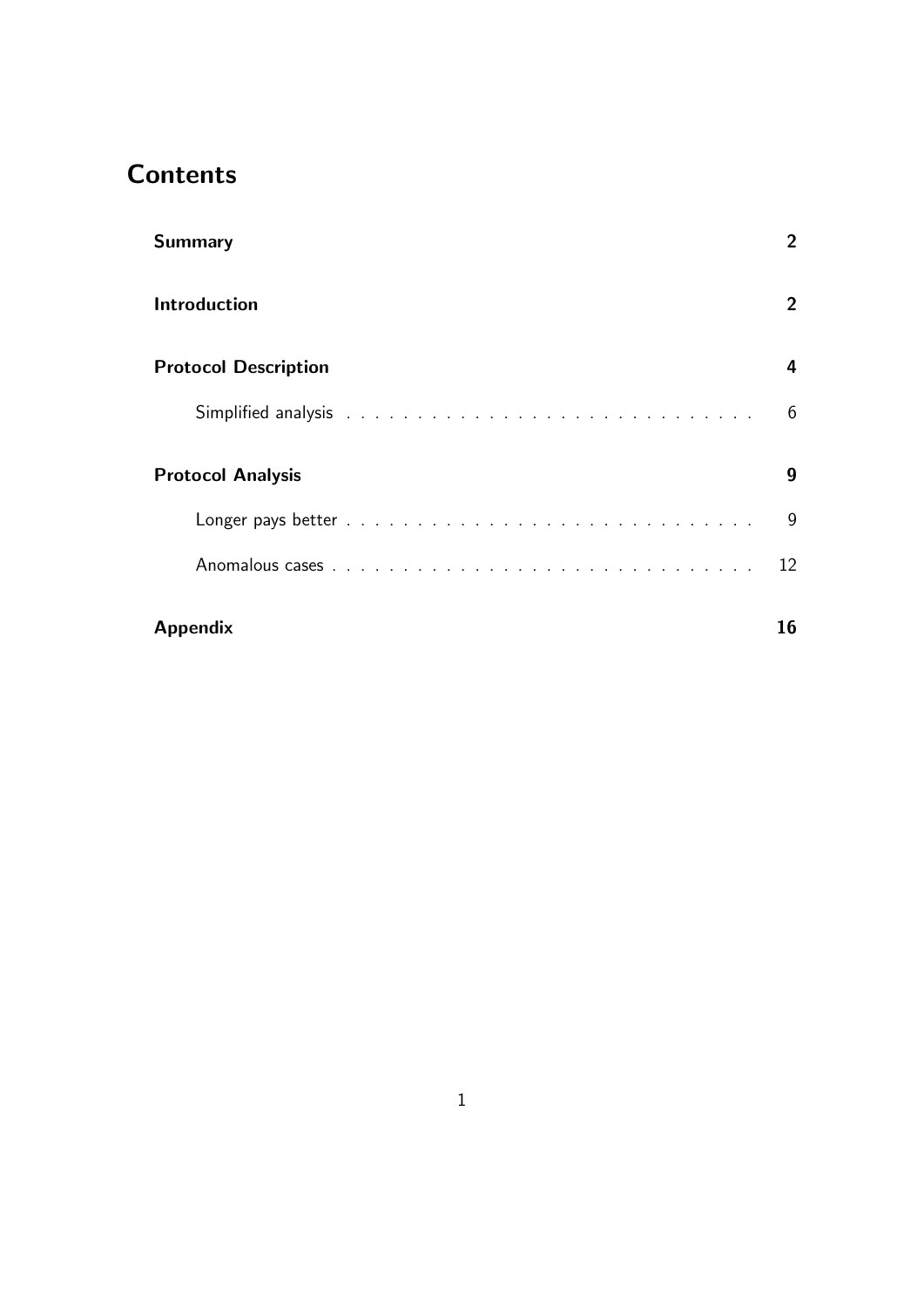## Summary

HEX is an ERC-20 token and fully-automated contract deployed on the Ethereum network used to recreate a traditional banking product called "Time Deposit".

CoinFabrik was asked to audit the contracts for the HEX project. In particular, we were asked to verify that longer stakes pay better than shorter re-compounding stakes. This document discusses the issue and provides an insight into why longer stakes are better than short re-compounding stakes when using the same resources. The audited commit is 640906556dd14b2b57902185557b36f8d4251806.

We were able to verify that longer stakes pay better than short re-compunding stakes.

We show how this happens for certain (most) protocol parameters. Further, when different users are staking the same HEX at the same time, then we show that longer stakes always return more HEX than composing shorter stakes. We expose one edge case of little practical importance: if only one person ever stakes during a time window, then that person might be able to get bigger profits with short-recompounding stakes than with a longer stake. It is certain that this will never be the case. Our descrition describes these conditions and the case in detail.

## Introduction

The Hex protocol allows a user, with a valid address, to start a stake at any time, for an amount of hearts and a number of (staked) days. At any later moment, the user may end the stake. If certain conditions are satisfied, the end stake operation is allowed, and the user's address is minted with the stake return.

A stake may be started with a call to the  $states_{\text{start}}($ ) function, with an input that includes the stake  $h$  (an integer representing the number of hearts invested) and the stake period  $d$  (an integer representing the number of staked days). When the stake is started,  $h$ hearts are burned from the user's address and the **locked day** is recorded as the following day (if we are beyond the 'Claim Phase start day', else it is computed differently).

The stake may be ended with the user calling the  $stakeEnd()$  function. After checking some conditions, the contract computes the stake return and mints the user's address with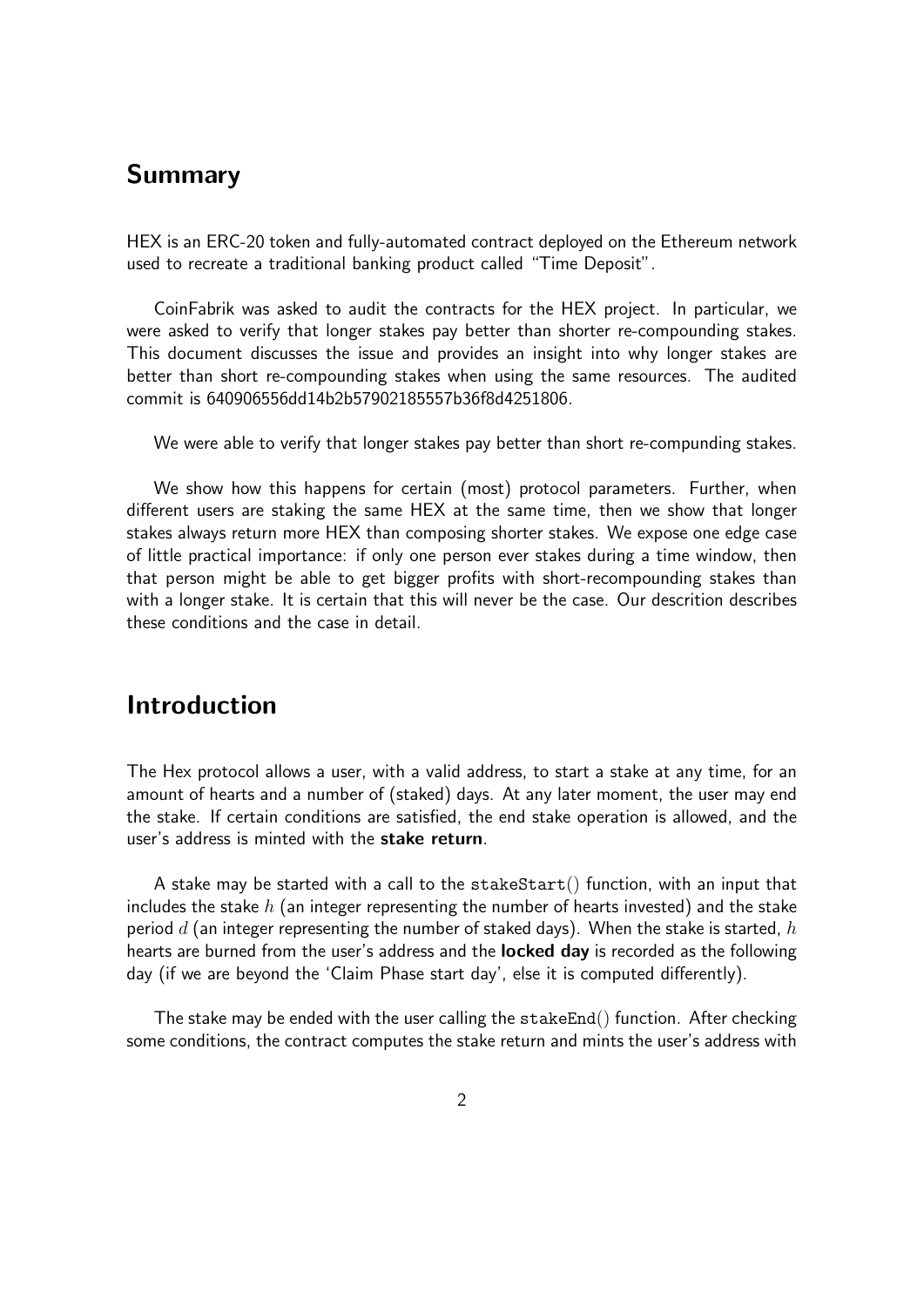this amount.

The formula computing this payout is complex and depends on protocol specification and what other protocol parties are doing. In particular, if the number of served days (the days elapsed since the locked day until the day stakeEnd is called) is as big as the staked days, then the stake return is computed as the original stake plus a **payout** (else, if he ends the stake too early or too late, he may incur in some penalties).

In order to compare long and short stakes, we first note that it suffices to show that this holds for one long stake versus two shorter stakes. A proof of this statement follows in the appendix.

It thus suffices to compare following two strategies.

**Strategy 1 (long stake)**: A user stakes h hearts for d days, where  $d, h$  are positive integers, and obtains a stake return of  $R_1$  hearts.

**Strategy 2 (short recompounding stake)**: A user stakes h hearts for  $d_1$  days, obtains a stake return which he re-stakes for  $d_2$  days, after which he ends the stake to receive a stake return of  $R_2$  hearts. We assume that  $d_1, d_2$  are positive integers that verify  $d_1 + d_2 \leq d - 1.$ 

| Strategy 1:                                                                                             | Strategy 2:                                                                                                                                                                                                                                    |
|---------------------------------------------------------------------------------------------------------|------------------------------------------------------------------------------------------------------------------------------------------------------------------------------------------------------------------------------------------------|
| Call st := stakeStart $(h, d)$<br>Wait day $d+1$ days<br>$Call$ stakeEnd(st)<br>Get minted $R_1$ hearts | Call $\texttt{st}_1 := \texttt{stakeStart}(h, d_1)$<br>Wait $d_1 + 1$ days<br>Call stakeEnd $(st_1)$<br>Get minted $Q$ hearts<br>Call $st_2 := stakeStart(Q, d_2)$<br>Wait $d_2 + 1$ days<br>Call stakeEnd $(st_2)$<br>Get minted $R_2$ hearts |

Since when a user calls stakeStart on a day i the locked day is actually  $i + 1$ (newLockedDay = g.\_currentDay + 1), it follows that the sum of the staking periods for Strategy 2 is one day shorter than the staking period for Strategy 1. That is why we ask that  $d_1 + d_2 \leq d - 1$  so that both strategies span at most  $d$  days.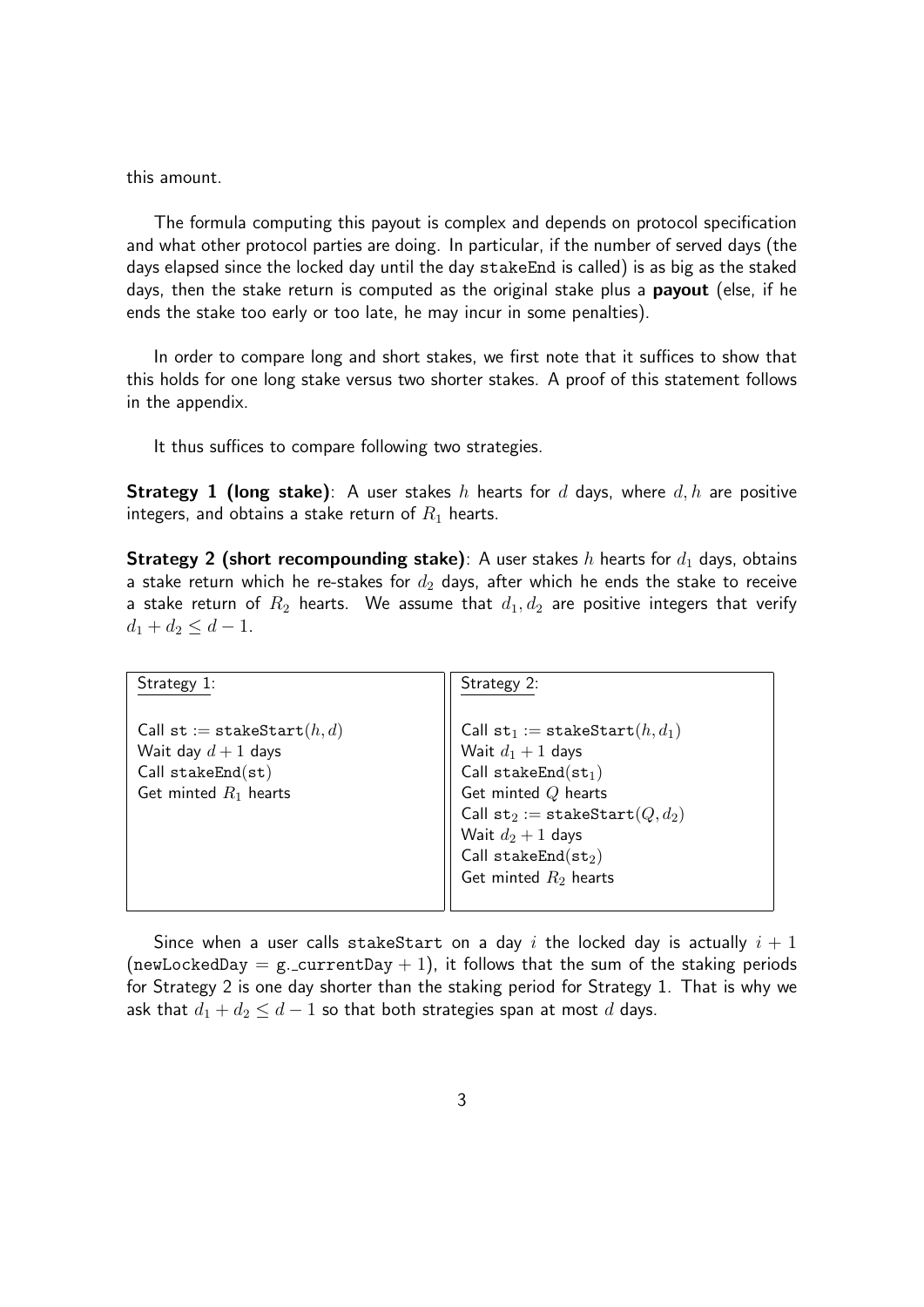### Protocol Description

In what follows we first produce a formalization that helps us to recreate the functions that compute the payout in order to conclude that longer pays better.

Let us denote by  $F(d; h)$  the payout received by a user after calling stakeStart $(h, d)$ with newStakedHeart : h hearts and newStakedDays : d days, and  $d+1$  days later calling stakeEnd(). (So the stake return is  $h + F(h, d)$ .) According to the code, it follows that

$$
F(h; d) := \sum_{i=i_0+1}^{d} \frac{\text{dailyData}[i].\text{dayPayoutTotal}\cdot\text{stateShares}(h, d, i)}{\text{dailyData}[i].\text{dayStakeSharesTotal}} \qquad (1)
$$

(We denote the day the stake is started by  $i_0$  to make notation simpler.) We have removed bonuses from penalties from this calculation.

Here dailyData is a (global) array, that has one element for each elapsed day. These elements are 3 named values. More generally, g denotes the global cache, a variable that stores some global objects which we will continue to introduce in this section. For everyday elapsed day, before any start/end stake operation, the function  $\texttt{storeDailyDatefore}()$ is called and the array dailyData is updated to cover all days from the Claim Phase Start Day until the current day. The following formulas are used:

$$
\mathtt{dailyData}[i]. \mathtt{dayPayoutTotal} = (\mathtt{TOTAL\_SUPPLY} + g.\mathtt{lockedHeartsTotal})\cdot \mathtt{INFLATION} \tag{2}
$$

and

$$
{\tt dailyData}[i]. {\tt days} {\tt takes} {\tt SharesTotal} = {\tt unit72} ({\tt g.\_stack} {\tt SharesTotal}) \hspace{0.5cm} (3)
$$

where TOTAL\_SUPPLY and INFLATION are constants, and g. lockedHeartsTotal and g. stakeSharesTotal are global variables.

Every time stakeStart $(H, D)$ , for some integers H and D, H hearts are added to the global variable g. locked Hearts Total, and whenever this stake is ended,  $H$  hearts are deducted from g. lockedHeartsTotal. No other operation modifies this variable.

We follow to discuss the denominator of (1). Let  $s_0$  denote the value held by global variable g. stakeSharesTotal on day  $i = 0$ . The variable is modified by two events: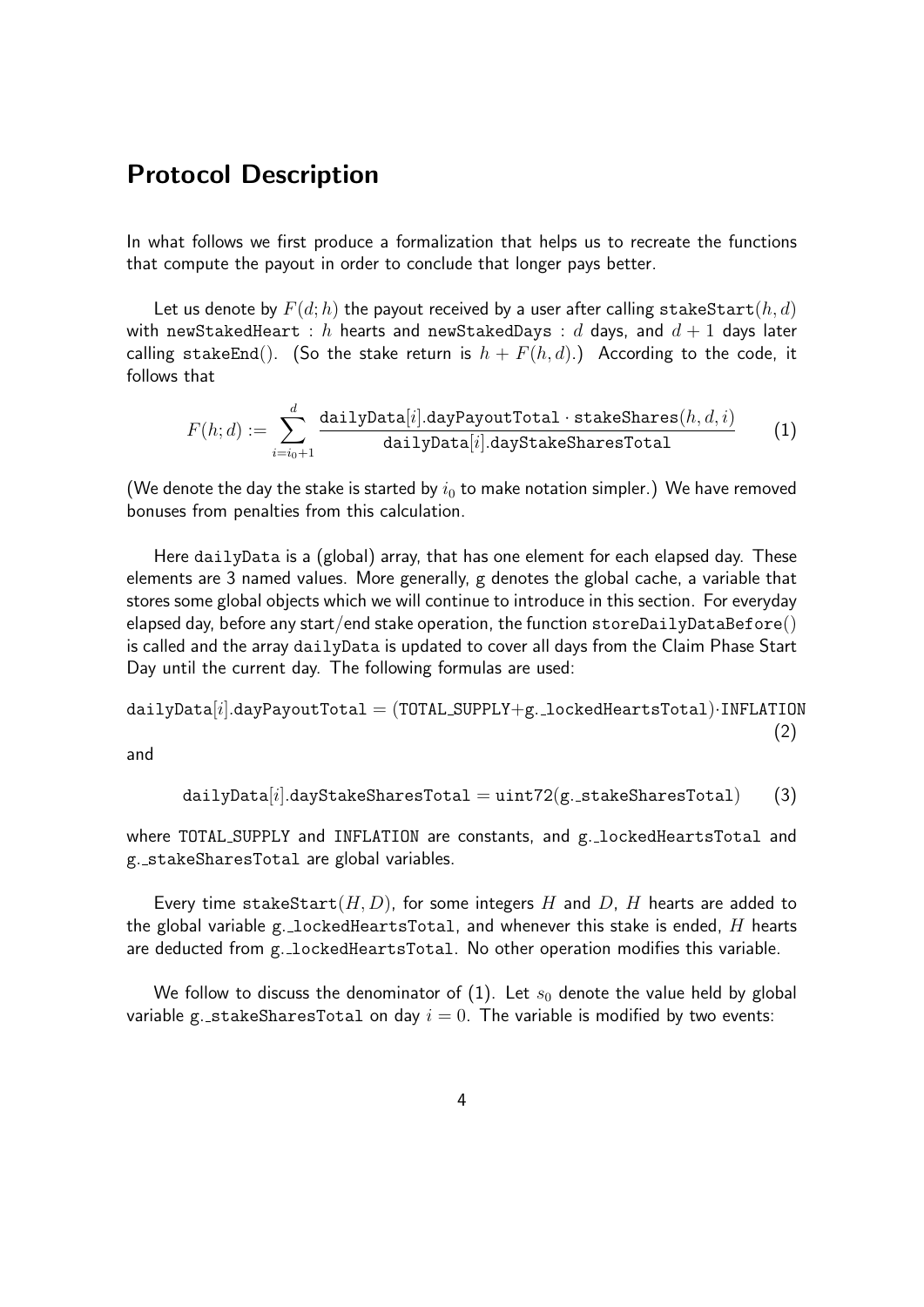1. Before (3) is evaluated, the following code runs:

$$
\begin{aligned} \texttt{g\_stackS} \texttt{haresTotal} &+= \texttt{g\_nextStakeS} \texttt{haresTotal} \\ \texttt{g\_nextStakeS} \texttt{haresTotal} & = 0 \end{aligned} \tag{4}
$$

In turn, other than in (4), g. nextStakeSharesTotal is only modified whenever a stake is started. At that moment, the contract computes

$$
g {\tt .nextStakeShareStal += newStakeShares.} \eqno{(5)}
$$

The variable newStakeShares is computed according to (7) that we describe later.

2. Also, when a stake is ended, the function  $\text{stackEnd}()$  calls the function  $\text{stateUnlock}()$ which in turn executes

$$
\verb& g._{\verb&stackSharesTotal-&=\verb&st._{\verb&stackShares.}{(6)}\\
$$

Here st denotes the stake object, and st. stakeShares, which denotes the shares for this stake, is equal to newStakeShares above (5).

Hence, when the stake starts, newStakeShares hearts are added to g.\_stakeSharesTotal; and the same amount is deducted later when the stake ends.

The value newStakeShares is a stake parameter. It is computed when the stake is started according to (7) below. Let  $i_0$  denote the day the stake is started and say it is started with the parameters  $d, h$ . Then, for the older version of the code, we have that

newStakeShares = 
$$
\left(h + h\frac{(d-1) \cdot BPB + h \cdot LPB}{LPB \cdot BPB}\right) \cdot \frac{SH}{sh[i]}
$$
 (7)

where LPB and BPB are protocol constants, SH is short hand for the protocol constant SHARE RATE SCALE and  $\sin[i]$  denotes the value held by the global variable g. shareRate on the  $i$ th day.

The global variable g. shareRate is initialized as SH and is only updated when a stake is ended. When a stake ends, function shareRateUpdate is called. It takes as input the global and stake objects and the stake return (payout plus original stake) and returns, for a stake locked on day  $i_0$  with a return of  $r = h+p$ , the value  $\max\{\text{sh}[i-1], \text{newShareRate}\}\$ where

newShareRate = (stackReturn + bonusHearts) · 
$$
\frac{\text{SH}}{\text{stackShares}(h,d,i_0)}
$$
  
\n=  $\left(r + r \frac{(d-1) \cdot \text{BPB} + r \cdot \text{LPB}}{\text{LPB-BPB}}\right) \cdot \frac{\text{SH}}{\text{stateShares}(h,d,i_0)}$  (8)  
\n=  $\left(r + r \frac{(d-1) \cdot \text{BPB} + r \cdot \text{LPB}}{\text{LPB-BPB}}\right) \cdot \frac{\text{SH}}{\left(h+h \frac{(d-1) \cdot \text{BPB} + h \cdot \text{LPB}}{\text{LPB-BPB}}\right) \cdot \frac{\text{SH}}{\text{sh}[i_0]}}$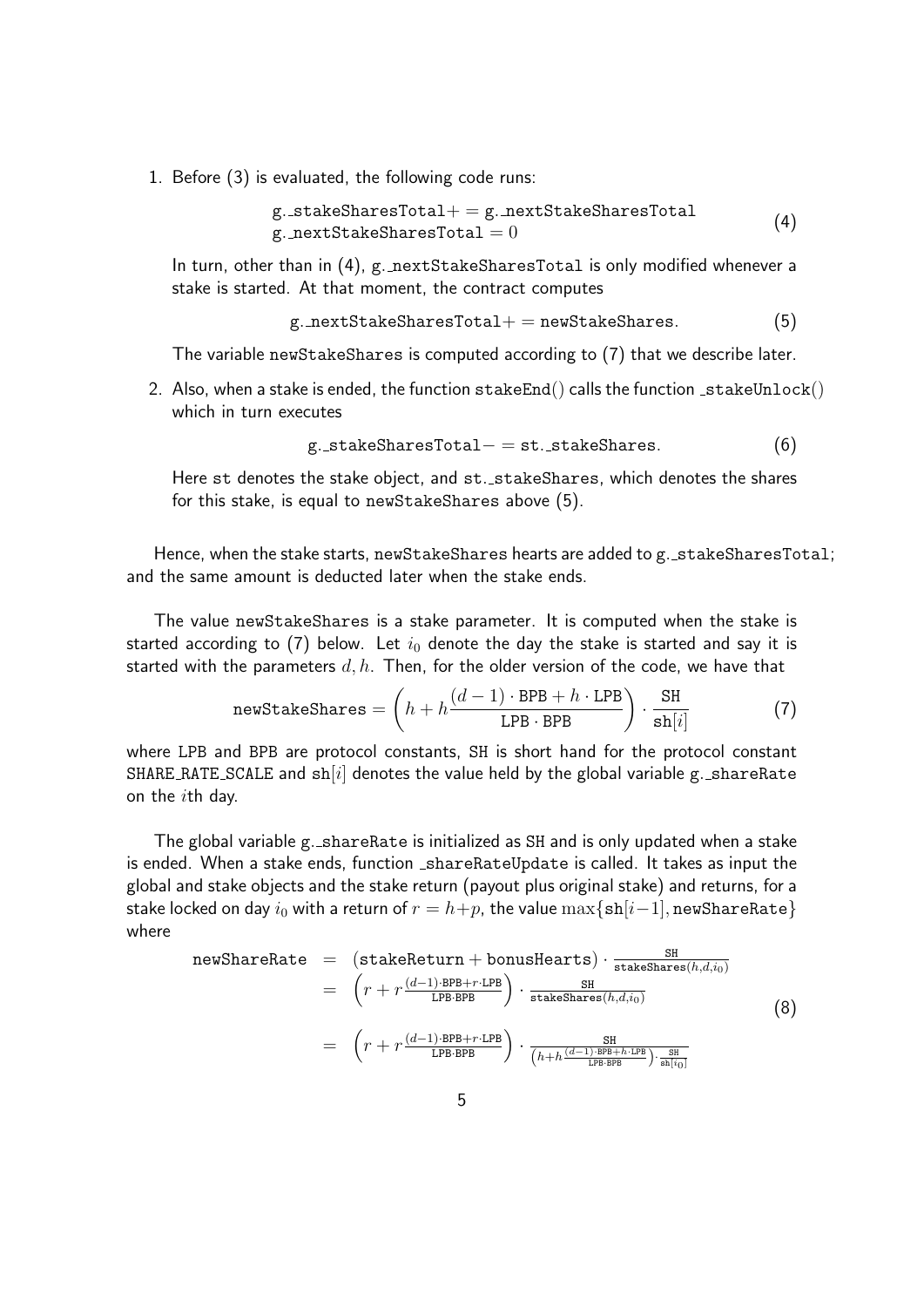We can now reconstruct formula (1) for the payout of a stake  $F(h, d)$ .

$$
F(h; d) = \sum_{i=i_0+1}^{i_0+d} \frac{\text{dailyData}[i].\text{dayPayoutTotal} \cdot \text{stateShares}(h, d, i)}{\text{dailyData}[i].\text{dayStakeSharesTotal}}
$$
  
= 
$$
\sum_{i=i_0+1}^{i_0+d} \frac{(\text{TOTAL.SUPPLY} + \text{g.lockedHearts}) \cdot \text{INFLATION} \cdot \text{stateShares}(h, d, i)}{\sum_{st \in D_i} \text{stakeShares}(h_{st}, d_{st}, i_{st})}
$$
(9)

where  $D_i$  is the set of all the stakes  $\mathtt{st}$  that were started on day  $i_{\mathtt{st}}$  (for  $d_{\mathtt{st}}$  days and with a stake of  $h_{\rm st}$  hearts) and not ended by day i; and

$$
\texttt{stakeshares}(h_{\texttt{st}},d_{\texttt{st}},i_{\texttt{st}})=\left(h_{\texttt{st}}+h_{\texttt{st}}\frac{(d_{\texttt{st}}-1)\texttt{BPB}+h_{\texttt{st}}\cdot\texttt{LPB}}{\texttt{BPB}\cdot\texttt{LPB}}\right)\cdot\frac{\texttt{SH}}{\texttt{sh}[i_{\texttt{st}}]}
$$

A quick glance at formula (9) shows that its value is affected by the initial values  $s_0$ , sh $[i_0]$ , the number of hearts h staked and the number of staked days d, as well as the stakes that are started or ended between the start and end of the stake under analysis. This creates a complex situation in which making statements about our inequality seem far from reachable. In the next section, we consider a simplification of the model which allows us to make some statements in the way of proving that longer pays better.

#### Simplified analysis

We consider a slightly simplified model in which we shall compare strategies 1 and 2. We assume that no (other) stakes are started or ended between the day the stake is started (day  $i_0$ ) and the day it is ended (day  $i_0 + d + 1$ ). Further, we make another assumption to simplify how stake returns are computed. All these conditions are detailed below. We call these assumptions 'conditions (C)'.

- 1. When analysing Strategy 1 or 2 let  $i_0$  be the day the first stake is started and let  $i_0 + d + 1$  denote the date the stake is ended. Then, no other stakes are either started or ended between day  $i_0$  and day  $i_0 + d + 1$ .
- 2. We ignore the term

$$
\verb!payout+ = \verb!waasRound+ \verb!=calcAdoptionBonus(g, \verb!waasRound);
$$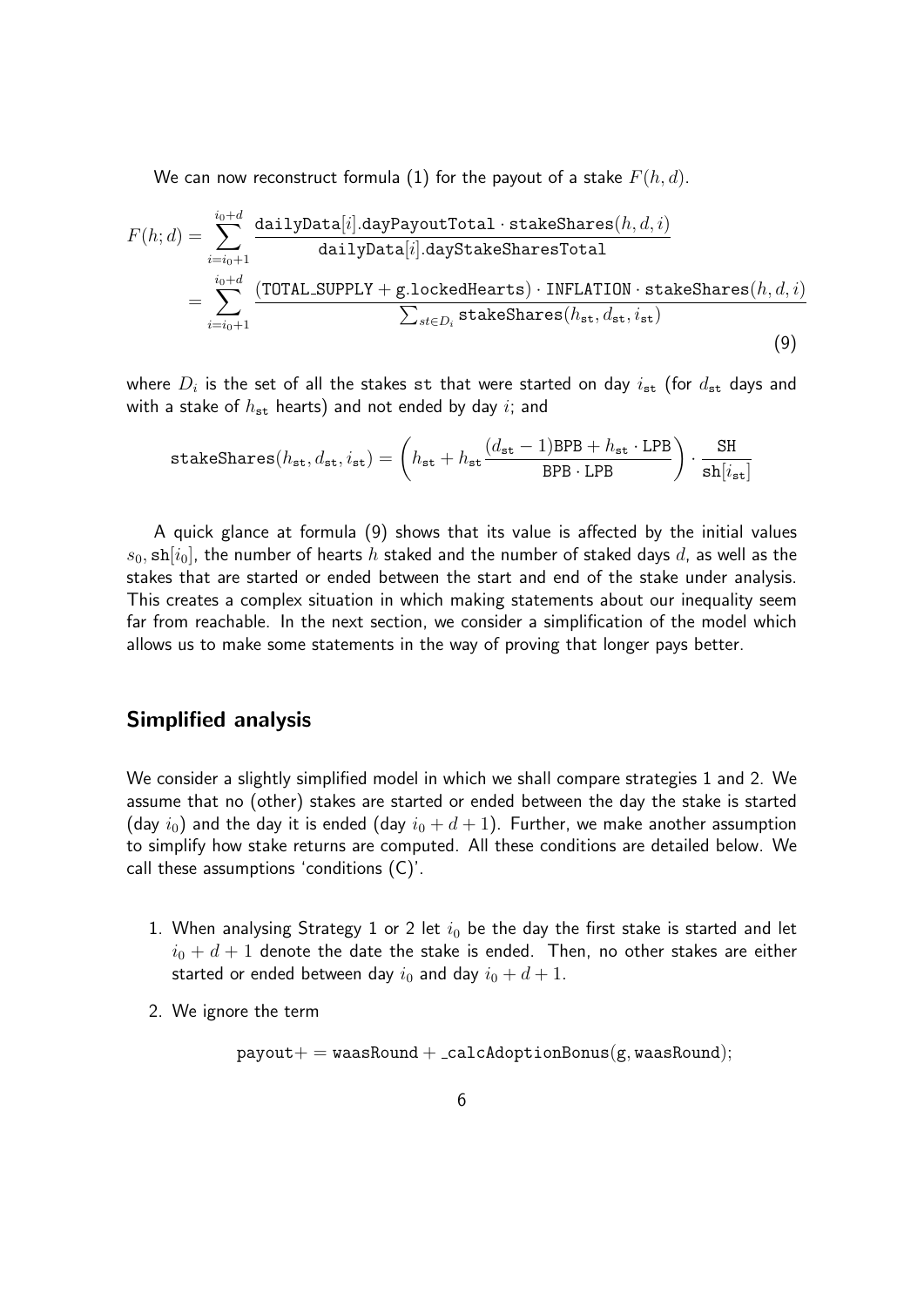that gets added to the payout when the day the stake is started happens before CLAIM PHASE END DAY and the stake is ended after that day. CLAIM PHASE END DAY is a protocol constant.

3. We have further removed from the analysis –again for the sake of simplicity– penalties inflicted upon other users that are rewarded to stakers.

The HEX protocol establishes some caps for the number of staked days and the number of staked hearts. When these caps are exceeded the math changes. Caps are not exceeded if we only start stakes for less than  $D < 3641$  days (approximately 10 years) and  $H < 15e15$  hearts.

Also, we define the following parameters that are used through the description:

- TOTAL SUPPLY is a constant; it is defined outside the protocol.
- We write allocSupply[i] for the value of TOTAL\_SUPPLY + g. lockedHeart on day  $i$  and note that we can safely assume that g. lockedHeart changes daily in our simplified model.
- $-$  BPB =  $15e16$  is a constant,
- $-$  LPB = 1820 is a constant.
- $-$  SH := SHARE RATE SCALE =  $100000$  is a constant,
- $-$  INFLATION =  $10000/100448995$  is a constant,
- g.shareRate is a global variable that is updated immediately after a stake is ended. However (again) by our hypotheses (C) we can assume that it only changes daily and denote its value on the *i*th day by  $\sin[i]$ .
- The auxiliary function stakeShares $(H, D, i)$  computes stake shares on the i-th day for a stake of  $H$  hearts and  $D$  days:

$$
\mathtt{stakeshares}(H, D, i) = \left( H + H \frac{(D-1) \cdot \mathtt{BPB} + H \cdot \mathtt{LPB}}{\mathtt{LPB} \cdot \mathtt{BPB}} \right) \cdot \frac{\mathtt{SH}}{\mathtt{sh}[i]}
$$

– g. stakeSharesTotal is a global variable. Let us denote by  $s_0$  the value of g. stakeSharesTotal on day 0.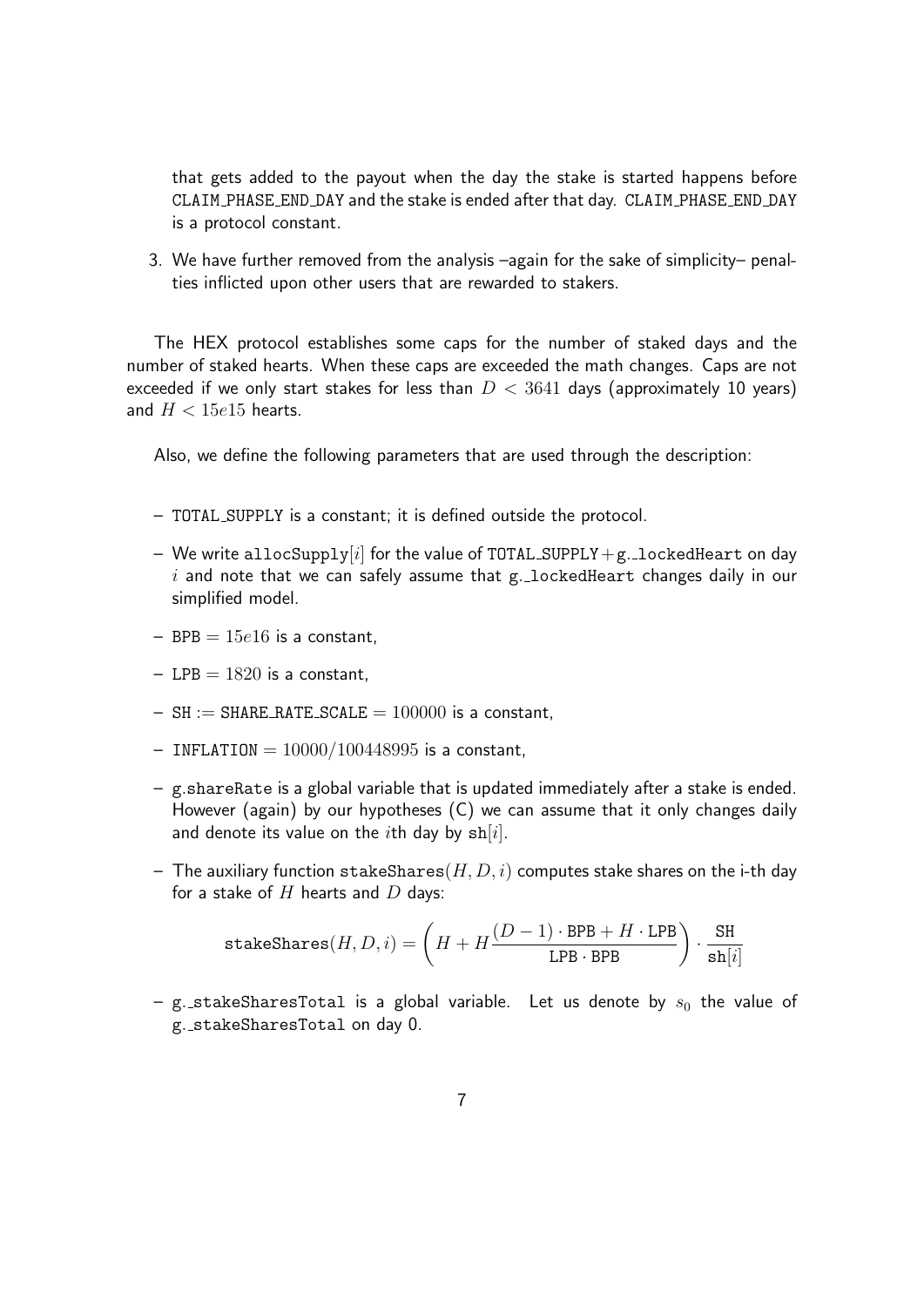Finally, without loss of generality we can assume that  $i_0 = 0$  since the value of this has no effect on results.

If conditions (C) hold, then for all  $h, d$  such that  $h < 15e15$  and  $d < 3641$  it holds that:

$$
F(h; d) := d \frac{\text{allocSupply}[1] \cdot \text{INFLATION} \cdot \left(h + h \frac{(d-1) \cdot \text{BPB} + h \cdot \text{LPB}}{\text{LPB-BPB}}\right) \frac{\text{SH}}{\text{sh}[0]}}{s_0 + \left(h + h \frac{(d-1) \cdot \text{BPB} + h \cdot \text{LPB}}{\text{LPB-BPB}}\right) \frac{\text{SH}}{\text{sh}[0]}}.
$$
(10)

Here, allocSupply $[1] = \text{allocSupply}[0] + h$ , sh $[0]$  is the value held by g. shareRate on the day  $i_0 = 0$ , and  $s_0$  is the sum of all the stake shares started and not ended before day  $i_0 = 0$ .

Moreover, if  $d_1, d_2$  are integers such that  $d_i < 1820$  (for  $i \in \{1, 2\}$ ), then  $F(h; d_1, d_2)$ can be computed from the above by

$$
F(h; d_1, d_2) = F(h, d_1) + d_2 \frac{\text{allocSupply}[d_1 + 1] \cdot \text{INFLATION} \cdot \text{stateShares}(Q, d_2, d_1 + 1)}{s_0 + \text{stateShares}(Q, d_2, d_1 + 1)}
$$
\n(11)

where  $Q = h + F(h, d_1)$ , allocSupply $[d_1 + 1] =$  allocSupply $[0] + Q$ ,

$$
\mathtt{stakeshares}(Q,d_2,d_1+1) = \left(Q + Q \cdot \frac{(d_2-1) \cdot \mathtt{BPB} + Q \cdot \mathtt{LPB}}{\mathtt{LPB} \cdot \mathtt{BPB}}\right) \cdot \frac{\mathtt{SH}}{\mathtt{sh}[d_1+1]}
$$

and  $\sin[a_1 + 1]$  is computed by (8).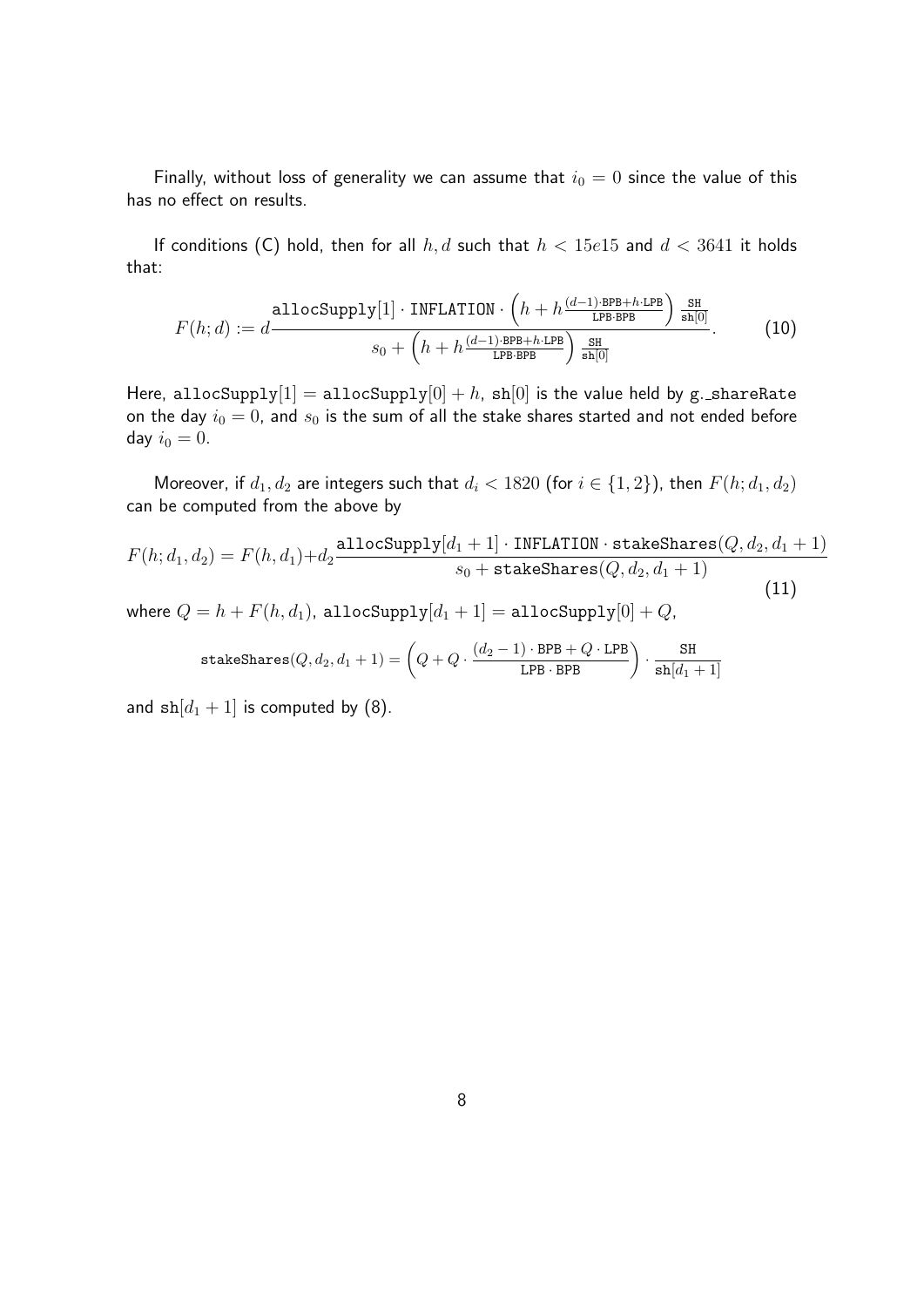## Protocol Analysis

#### Longer pays better

We shall show that longer is better in terms of stakes. We make use of the formulas above. Formulas for  $F(h; d)$  and  $F(h; d_1, d_2)$  allow us to compute payouts if condition (C) holds. The formulas depend on some parameters (other than  $h, d$ ):

 $s_0$ , sh $[0]$  and allocSupply $[0]$ 

Hence, for every example we need to establish their values.

First, we illustrate the point with an example. Below find a graph where  $s_0 = 1e7$ ,  $\sin[0] = 1.1e5$ , allocSupply $[0] = 1.8e19$  and we draw two lines:

- $-$  The blue line describes stake-payouts according to the long strategy (Strategy 1) whereby h hearts are staken for  $d = 700$  days. The x-axis describes the input stakes and the  $y$ -axis describes the payout.
- The red line describes stake-payouts according to a short strategy (Strategy 2) whereby h hearts are staken for  $d = 350$  days, and once the stake return of  $h +$  $F(h, 350)$  is minted to the user, this is immediately re-staken for 349 days, and then the stake is ended. The x-axis describes the input stakes  $h$  and the y-axis describes the (total) payout.

It can be seen that  $F(h; 700) > F(h; 350, 349)$  in the cases depicted by the above graph (Figure 1).

To argument that there are no exceptions to this behavior, we need to show that for all possible values of the input and parameters, the inequality  $F(h; d) < F(h; d_1, d_2)$  holds. One such argument would need to cover all possible values of  $d$ ,  $d_1$ ,  $d_2$ ,  $h$ ,  $s_0$ ,  $\sin[0]$  and  $allocSupply[0].$ 

Notice that once d and  $d_1$  are fixed, with  $d_1 < d$ , then the best possible  $d_2$  we can choose (i.e., the one that makes  $F(h; d_1, d_2)$  bigger) is  $d_2 := d - d_1 - 1$ , which is the biggest admissible value for  $d_2$ . Alternatively, once we fix d, we can pick  $\delta$  with  $0 < \delta < 1$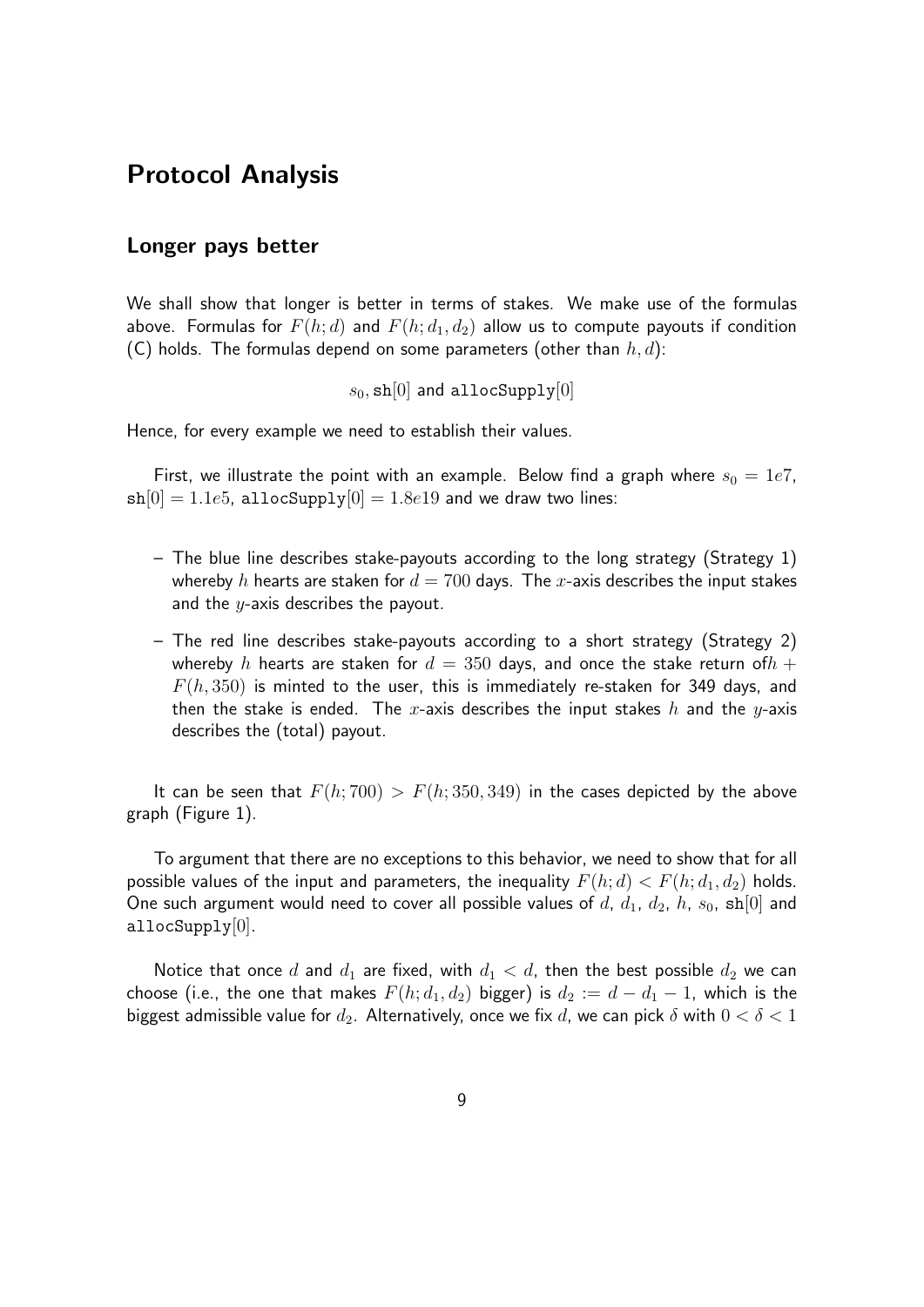

Figure 1: Simple example

and have  $d_1 := \lfloor \delta(d-1) \rfloor$  and  $d_2 := (d-1) - \lfloor \delta(d-1) \rfloor^1$ . So that once fixed  $d$ , moving  $\delta$  in  $(0, 1)$  covers all the values of  $d_1$  and  $d_2$ .

This is done next. We fix  $s_0=10^7$ ,  $\mathtt{sh}[0]=1.1e5$ , <code>PAYOUT\_TOTAL+g.\_lockedHeart</code>  $=$ 2.3e12,  $h = 10^8$ ,  $d = 700$  and check what happens when  $\delta$  moves in  $(0, 1)$  (Figure 2). Obviously, since Strategy 1 is independent of  $\delta$ , the payout remains constant. The interesting point here is that Strategy 2 gets closer to Strategy 1 when  $\delta$  is close to 0 or 1 and the worse possible payout is attained when  $\delta = 0.5$ .

The conclusion of this particular example is that the closer a short recompounding stake gets to a long stake, the better is the return.

#### Extrapolating

The fact that longer pays better for a specific set of parameters in no guarantee that this happens for any other choice of parameters.

The parameters for our model are  $h, d, \delta, s_0, \text{sh}[0]$  and allocSupply $[0]$ . The values

<sup>&</sup>lt;sup>1</sup>We use the notation  $|x| := \max\{m \in \mathbb{Z} : m \leq x\}$  for the floor function that returns the biggest integer smaller than  $x$ .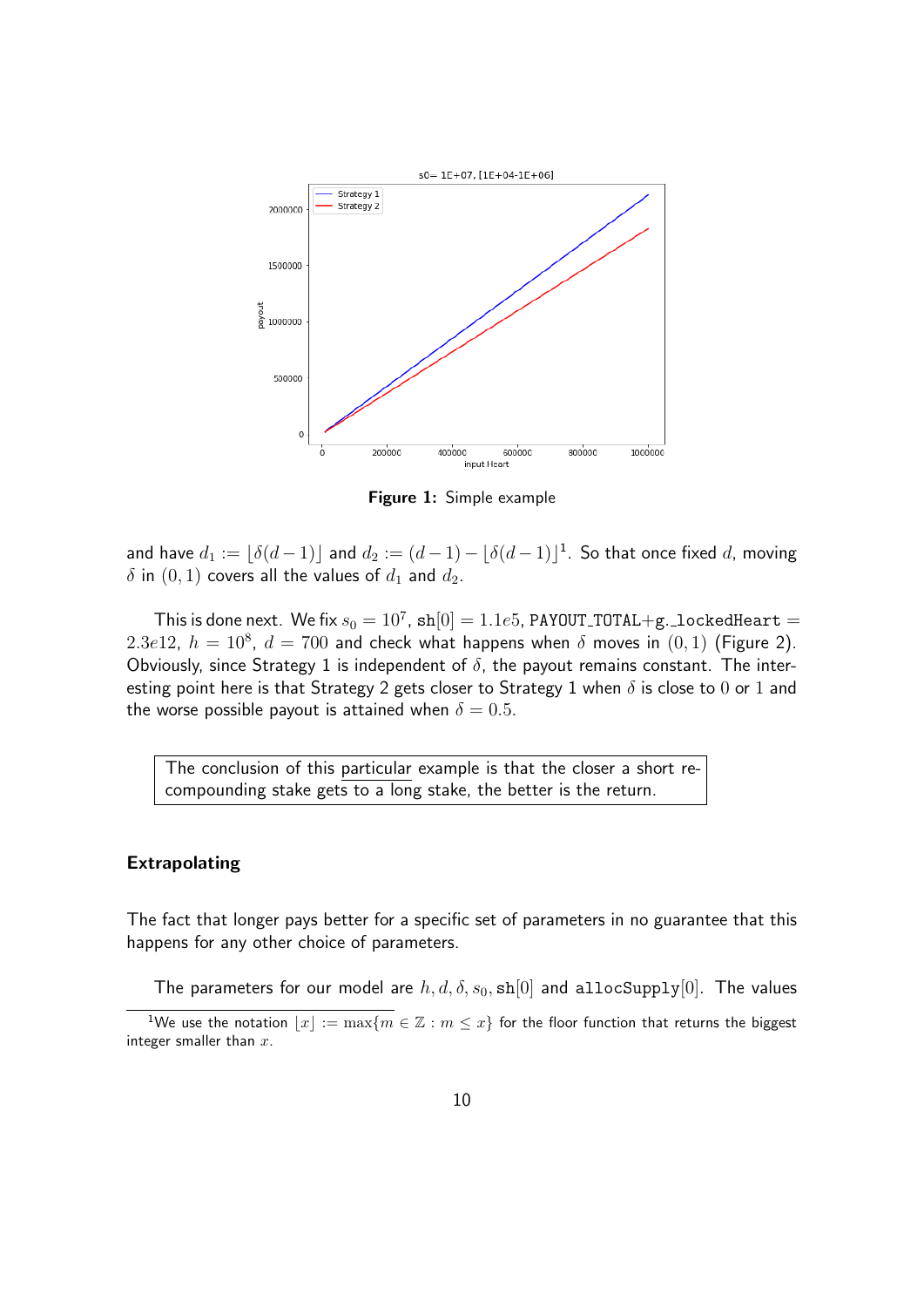

**Figure 2:** Moving  $\delta$ 

for  $s_0$  and sh[0] depend on the other stakes happening, and allocSupply[0] depends on other stakes happening and the value of the constant TOTAL SUPPLY (which is set outside the protocol). But, while there are some protocol limitations for h, d and  $\delta$ , these can be set arbitrarily by any user and they are in control of a user which may be trying to find examples where shorter re-compounding stakes are better than longer stakes.

As a first attempt, we select different choices of h and d and draw a graph on how the payouts vary depending on  $\delta$ . The figure below (Fig. 3) shows that the same situation as in Figure (2) repeats for different choices of h and d. In fact, numerical experiments with the derivative with respect to  $\delta$  of the function that computes the payout for Strategy 2 have all the same form, almost a line that goes from the negative to the positive–implying that the function reaches a minimum when  $\delta \sim 0.5$ .

Another matter is selecting values for the parameters not controlled by the user; namely,  $s_0$ , sh[0] and allocSupply[0]. What can we expect from these?

We arbitrarily chose allocSupply $[0] = 1.8e19$  as this value is set outside of the protocol. For  $s_0$  and sh[0] we choose two values for each parameter  $(s_0 \in \{1e12, 1e16\})$ and  $\text{sh}[0] \in \{1e12, 1e17\}$ ) and display the four possible graphs. Even moving the values within these ranges, has a similar behavior.

The case is that the maximum for  $F(h; |\delta(d-1)|, d-1 - |\delta(d-1)|)$  (Strategy 2) is attained when  $\delta$  is 0 or 1. So the (long) Strategy 1 always wins over the (short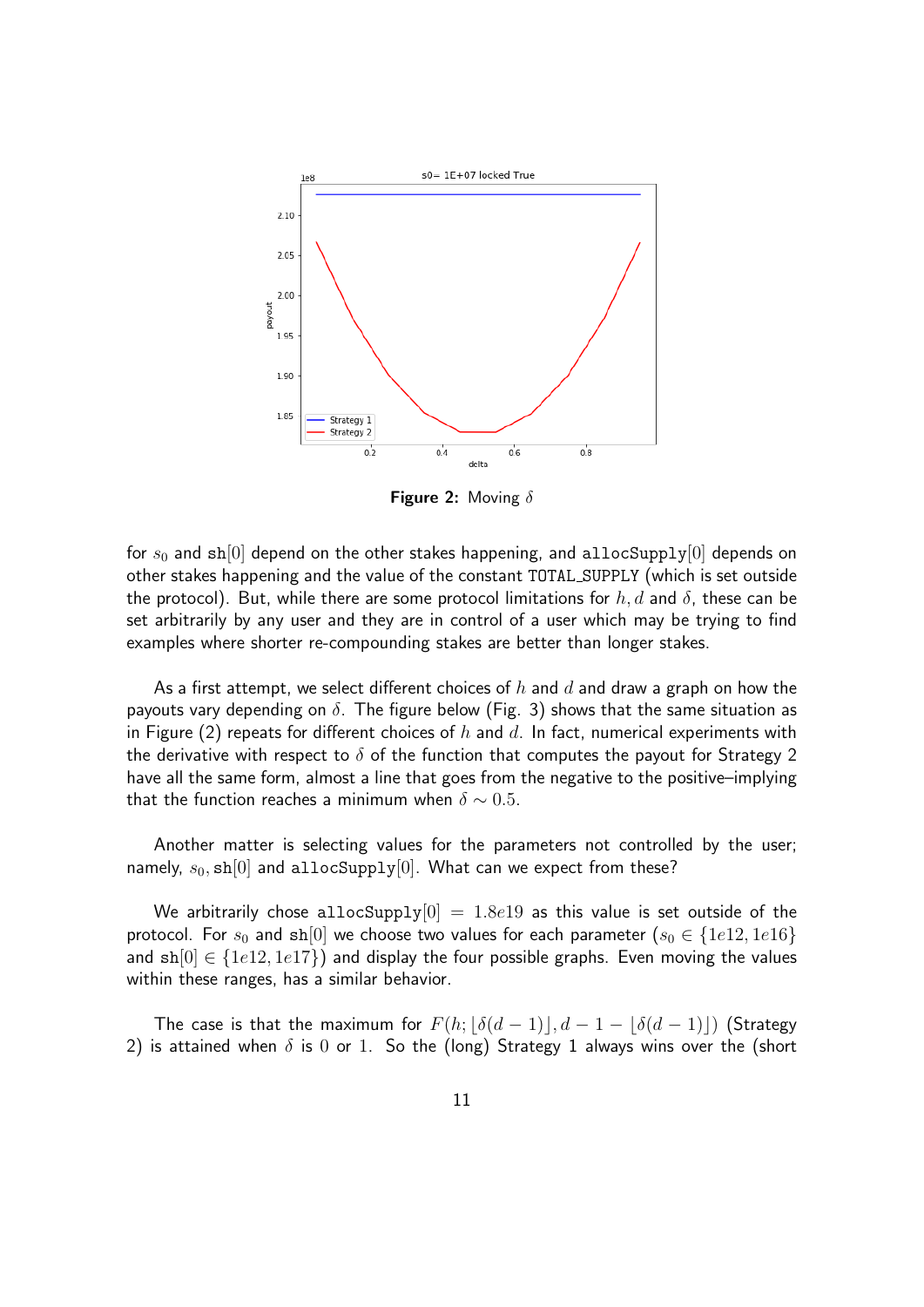

**Figure 3:** Moving  $\delta$  for different values of  $h, d$ 

re-compounding) Strategy 2 when the parameters are in the ranges we have selected.

Actually, if we now select  $s_0$  with increasingly big values but do not update shareRate, then Strategy 2 gets close to Strategy 1 (but never surpasses it). Something analogous happens if we select  $\sin[0]$  to be increasingly large but keep  $s_0$  constant (e.g., because after some time many users ended their stake, no new users started a stake and the shareRate grew in the interim). Yet this is probably unlikely to happen in a protocol run.

The next section analyses some anomalous cases when short re-compounding stakes are better than a long stake.

#### Anomalous cases

When the protocol is initialized, we have that shareRate = 1e5. Lets assume  $sh[0] =$ SHARE RATE SCALE =  $1e5$ . Moreover, let us keep conditions (C) and in particular, we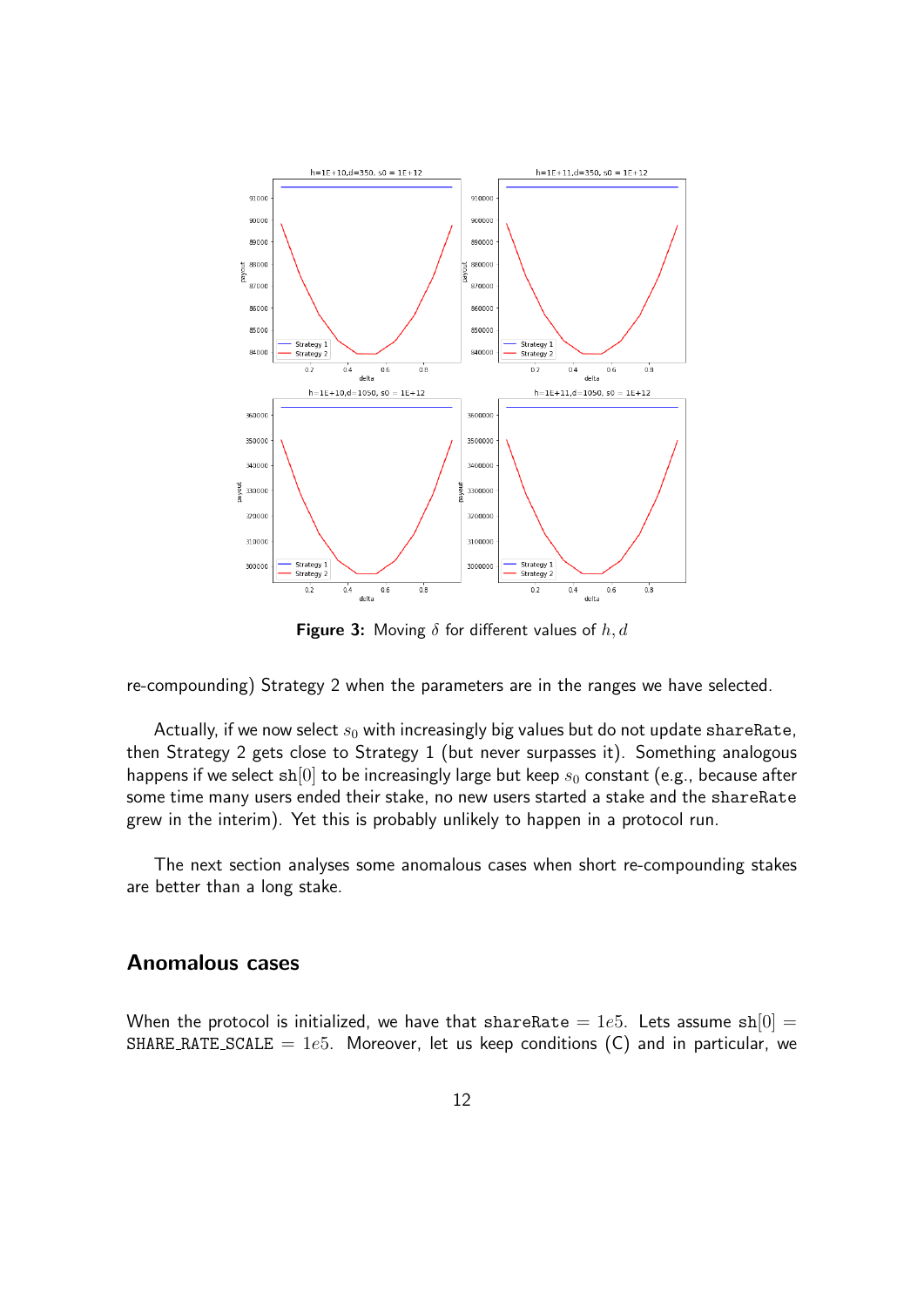

**Figure 4:** Moving  $\delta$  for different values of  $s_0$ , sh[0]

recall that this implies that no stakes are started or ended during the run of Strategies 1 or 2. Note that this implies that shareRate is not updated for Strategy 1 (it always has the value  $sh[0]$ ) and it is only updated for the second stake of Strategy 2 (after the first stake ends). This implies that the value shareRate is unusually low during the accrual of the stakes.

In Figure (5), we set  $s_0 = 1e7$ , allocSupply $[0] = 1.8e19$  (which holds the value of TOTAL SUPPLY  $+ g$ . locked Hart on day 0) and we draw two lines:

- The blue line describes stake-payouts according to the long strategy (Strategy 1) whereby h hearts are staken for  $d = 700$  days. The x-axis describes the input stakes and the  $y$ -axis describes the payout.
- The red line describes stake-payouts according to a short strategy (Strategy 2) whereby h hearts are staken for  $d = 350$  days, and once the stake return of  $h +$  $F(h, 350)$  is minted to the user, this is immediately re-staken for 349 days, and then the stake is ended. The x-axis describes the input stakes  $h$  and the  $y$ -axis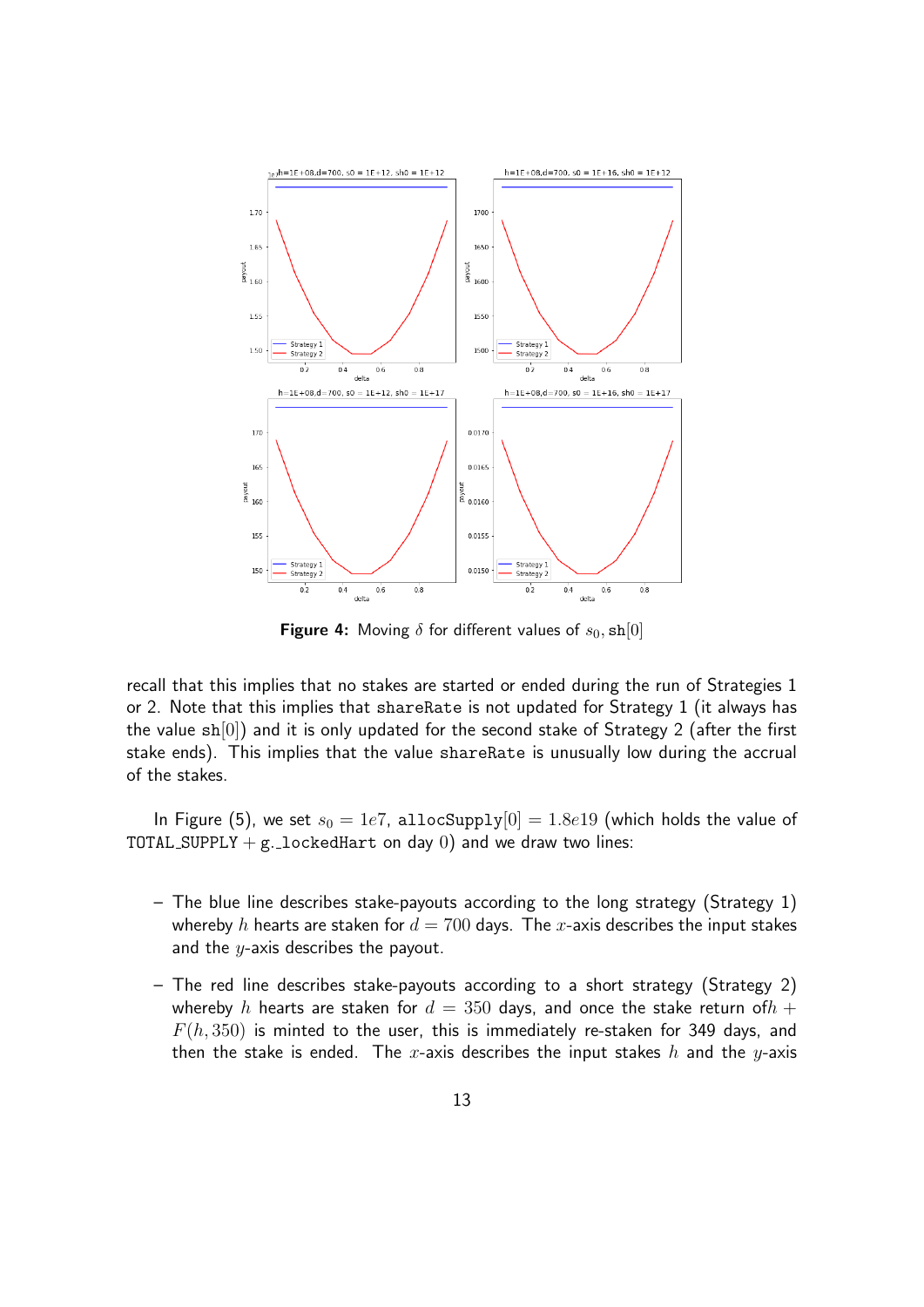describes the (total) payout.



Figure 5: Simple example

Here x moves in  $[0.5e8, 1e8]$  so that the crossing of curves can be visualized more clearly. Note that Strategy 2 is better than Strategy 1 for some values of  $h$ .

We understand these are parameter values not one that are likely to happen, e.g., the payout is over  $1e18$  for an initial stake of  $1e8!$  Note, for example, that after the stake in Strategy 1 the global variable g. shareRate is updated from  $1e5$  to values in the range of 1e16! This points to the fact that a value of  $\sin[0]$  as low as 1e5 is unlikely to be found and maintained for 700 days.

#### **Discussion**

One may try to understand when does this happen: under what conditions Strategy 2 (short re-compounding) may win over Strategy 1 (long)? When competing actors are executing strategies 1 and 2 (concurrently), then longer pays better. So, for Strategy 2 ("short") to win, it is required that the user runs alone–among other requirements. That is, even acting alone is not enough, and it is required that  $sh[0]$  holds 'low' values. The graph below provides some insight into what are these 'low' values: Under these conditions, when  $\sin[0]$  is somewhere between 1.2e8 and 1.5e8 the anomalous situation is gone and Strategy 1 wins over Strategy 2.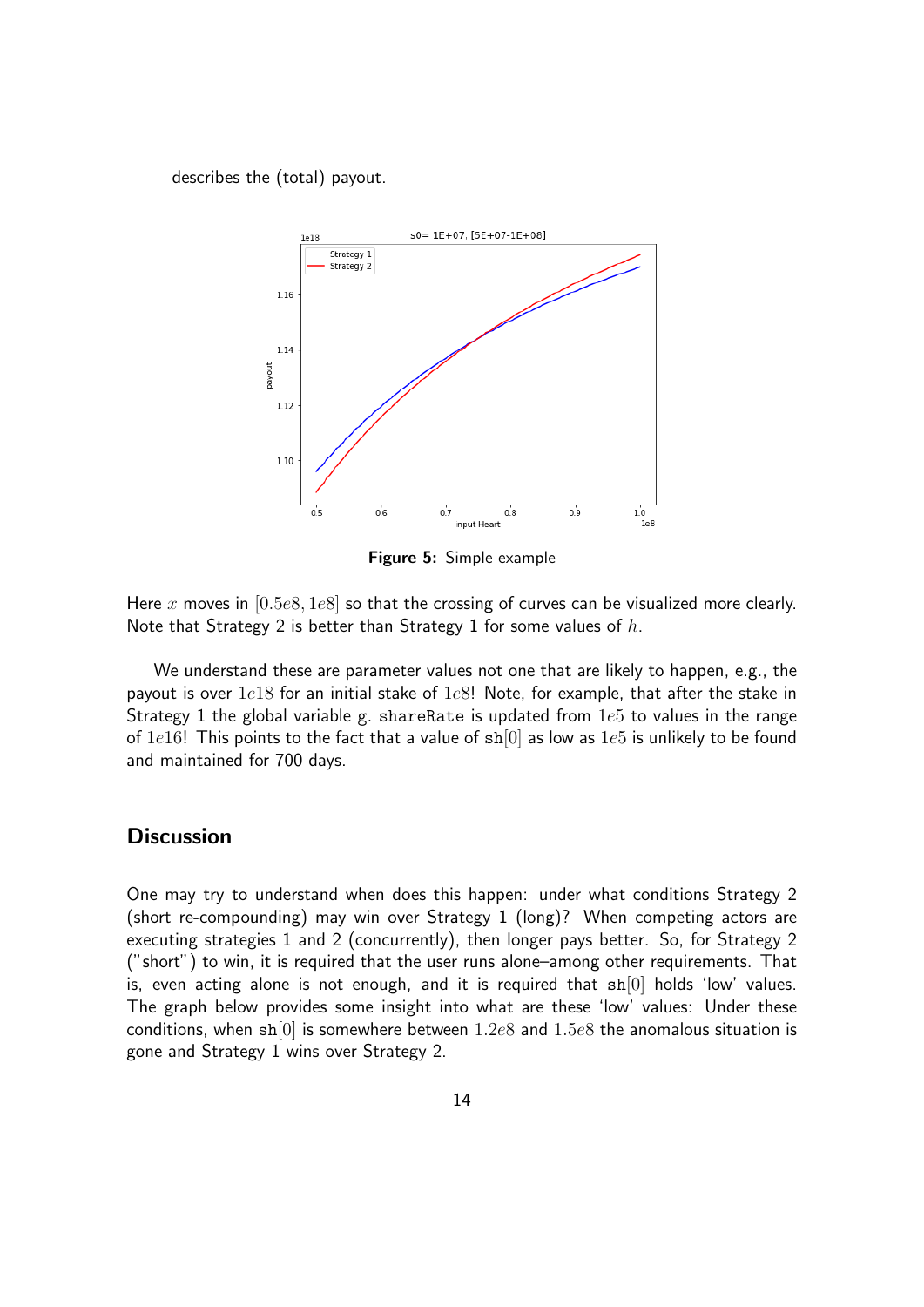

Figure 6: shareRate analysis

On the other hand, if anytime before these strategies run, another user would end a somehow similar stake (e.g.,  $h = 1e12, d = 700$ ), then shareRate is updated to a value over  $1e16$ . Hence, this sets us in the situation discussed in the previous section where longer always pays better than shorter.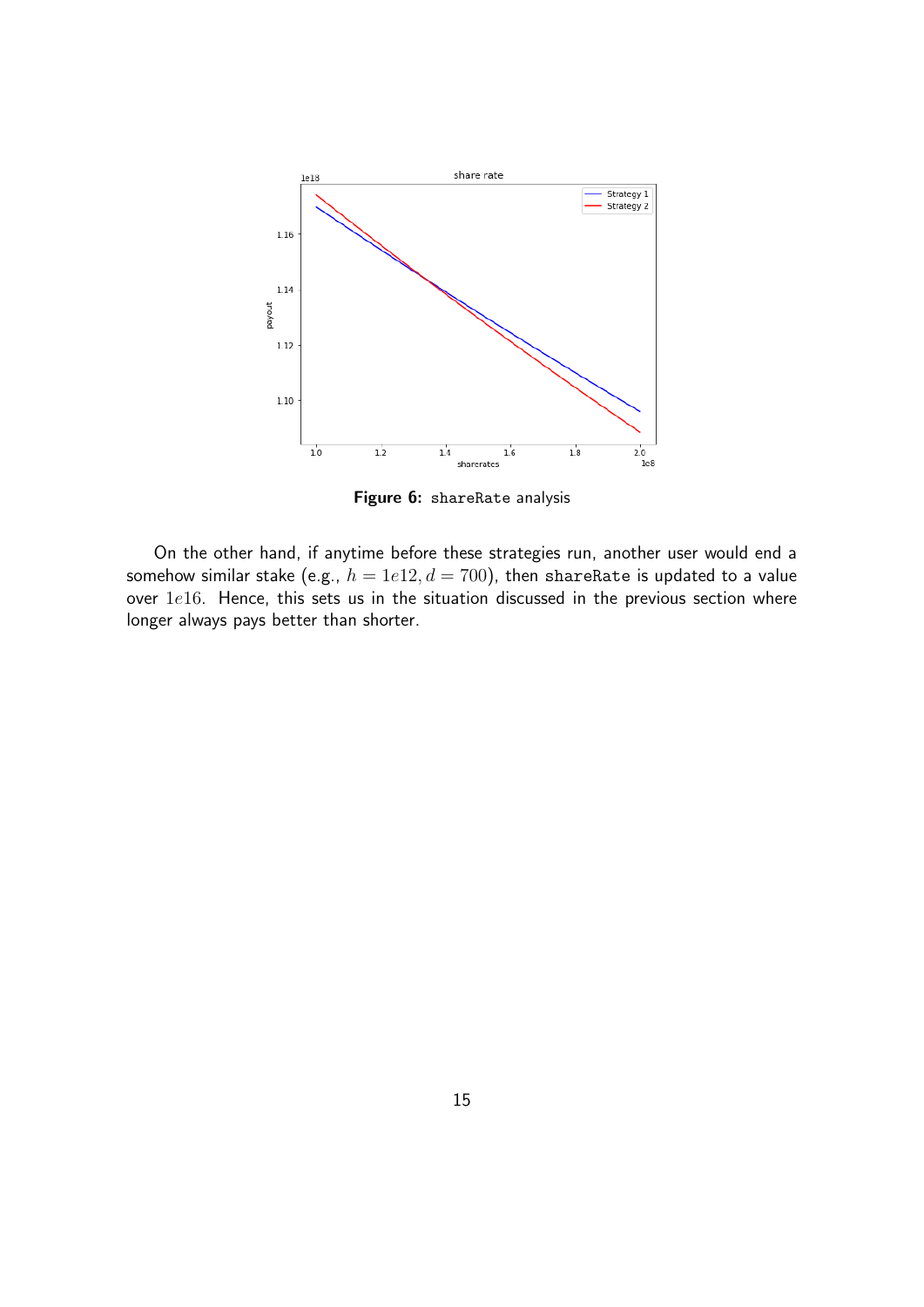## Appendix

We have claimed that, in order to prove that long stakes are better than any combination of short-recompounding stakes, it suffices to show this for a combination of two shorter stakes (always, when using the same amount of resources).

We show this by showing that if there exist h and  $(d_1, \ldots, d_n)$ , d such that

$$
F(h; d) < F(h; d_1, \ldots, d_n)
$$

with  $d \geq d_1 + \cdots + d_n + (n-1)$  for some  $n \geq 2$ , then there exist  $d'_1, d'_2$  such that  $d \geq d_1 + d_2 + 1$  and  $F(h; d) < F(h; d'_1, d'_2)$ .

Sketch of proof.- Fix  $h$  and assum that there exists at least one set of integers  $d, d_1, \ldots, d_n$  with  $d \geq d_1 + \cdots + d_n + (n-1)$  and  $F(h; d) < F(h; d_1, \ldots, d_n)$ . If there exists more than one such strategy, there must be one with  $n$  being minimum, i.e., if we let  $(h, d)$ ;  $(h; d_1, \ldots, d_n)$  denote these strategies, then any other strategy  $(h, e_1, \ldots, e_m)$ with  $F(d, h) < F(h, e_1, \ldots, e_m)$  and  $d \ge e_1 + \cdots + e_m + (m-1)$  it must be that  $m \ge n$ .

If  $n = 2$  we have nothing to prove. Assume  $n > 2$ . Since n was minimal with this property, it follows that if we compare  $F(h, d_1 + d_2 + 1)$  with  $F(h; d_1, d_2)$  then it must be that

$$
F(h; d_1, d_2) \le F(h, d_1 + d_2 + 1) \tag{12}
$$

(Else, this would contradict the minimality hypothesis.)

On the other hand, note that

$$
F(h; d_1, d_2) = F(h; d_1) + F(F(h; d_1), d_2)
$$